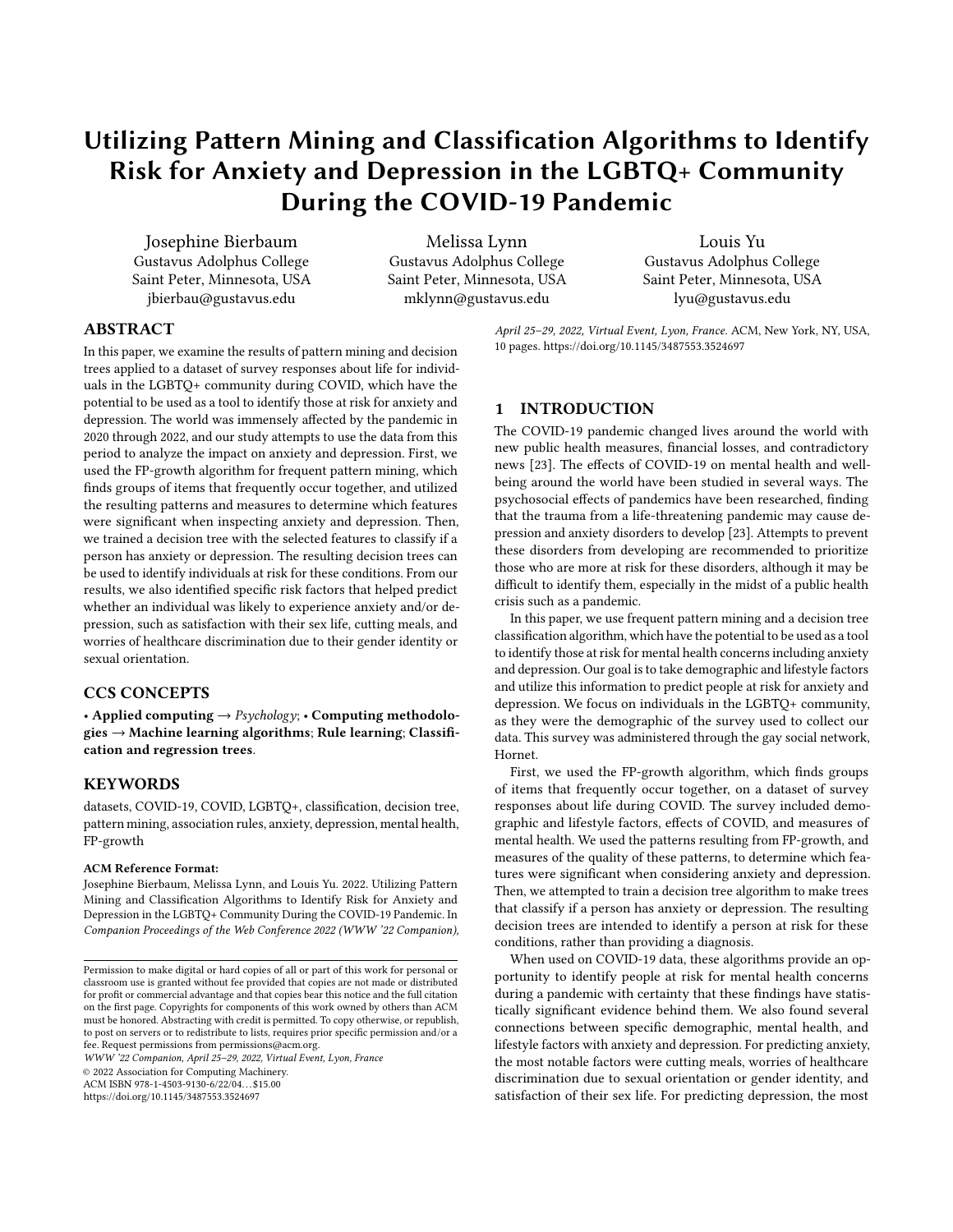notable factors were cutting meals, worries of healthcare discrimination due to sexual orientation or gender identity, satisfaction of their sex life, and age.

Our research makes the following contributions: 1) analyzes unique data to provide insight on how COVID-19 indirectly affected anxiety and depression in individuals in the LGBTQ+ community. 2) Constructs decision trees to identify those at risk for anxiety and depression using data specific to the COVID-19 pandemic. 3) Provides a tool to identify individuals in the LGBTQ+ community at risk for anxiety and depression during a similar crisis. 4) Identifies specific risk factors for anxiety and depression in individuals in the LGBTQ+ community during the COVID crisis.

# 2 DEFINITIONS

#### 2.1 Pattern Mining and FP-growth

Frequent pattern mining is the process of identifying items that frequently occur together in a dataset. It is useful for finding relationships such as associations and correlations in data [13]. Pattern mining is related to association learning, which is a rule-based machine learning method that finds relationships between variables with a focus on correlations originally proposed by Agrawal et al [1]. Most statistical tests can only determine if one item has a high likelihood of occurring with another item. However, pattern mining can find several items in a group simultaneously that tend to occur together.

FP-growth is a frequent pattern mining algorithm that arranges items in descending order by frequency to make a tree that recursively mines for significant patterns. [14] The tree is built using the list of frequent items to compress the database into a tree with the association information. The mining starts with all of the singlelength patterns, the items that frequently occur by themselves, and finds all of the frequent patterns containing two items with the single-length patterns at the end. These frequent patterns create another tree, and then the mining occurs again recursively until it reaches the maximal length patterns [13].

From the resulting set of frequent patterns, we can produce association rules, which use the presence of some items (the antecedents) to predict the presence of other items (the consequents). Measures for the quality of association rules include support, confidence, and lift. Support is a measure of how often the underlying pattern occurs in the dataset. To be considered "frequent", the support for a pattern must be above a chosen threshold. Confidence is a measure indicating how often the association rule is true by dividing the number of times the pattern occurs by the number of times the antecedent is present without the consequent. Lastly, lift measures how often the antecedent and consequent in an association rule occur together compared to what we would expect if they were statistically independent.

#### 2.2 Classification and Decision Trees

A classification model uses features to predict a categorical target variable. A decision tree classifier predicts the target variable with simple decision rules on the features. Machine learning can be used to construct a decision tree from labeled data. These algorithms use various metrics to determine the "best" feature to split on at each node of the tree. One such metric is Gini impurity, which we will use. Decision trees have the advantage of being highly interpretable since each decision node is a binary condition on a single feature.

# 3 BACKGROUND

# 3.1 COVID-19

In 2019, a coronavirus SARS-CoV-2 outbreak began in Hubei Province of the People's Republic of China and spread to other countries, becoming a global health emergency in early 2020. COVID-19 originated from SARS-CoV-2 transitioning and spreading from animals to humans at a seafood market in Wuhan, China [30]. The pandemic, known by the public as COVID-19, has continued into 2021 and 2022. During this time, people have faced unfamiliar public health measures that infringe on personal freedoms, reduction or loss of income and conflicting messages and news from authorities [23]. People were confined to their homes amidst new experiences of stay-at-home orders, quarantine, and isolation.

Lockdowns were put in place in many countries to prevent the spread of COVID-19, lasting approximately 35 days on average [4]. In some countries such as South Africa, only essential businesses remained open, and soldiers and police patrolled the streets to enforce the lockdown [16]. Many people stayed confined in their homes throughout most of 2020 and early 2021 before the vaccines were widely available to the public. Many workplaces and schools closed or moved online, and social gatherings were greatly discouraged. Research in disaster mental health has found that emotional distress is widespread among those affected, and COVID-19 was no different [23]. In a study of quarantine experiences and attitudes in China, more than 58% of those surveyed reported anxiety, 35% reported panic, and 16.6% reported helplessness [22].

# 3.2 Anxiety, Depression, and Dating During COVID

There are already several studies on people at risk for anxiety and depression. Women, unmarried people, and unemployed people are more likely to have current symptoms of depression [27]. In addition, cardiovascular disease, diabetes, asthma, smoking, physical inactivity, obesity, and heavy drinking are associated with lifetime diagnoses of anxiety and depression [27]. There has been substantial research on COVID-19 and its impact on anxiety and depression. Common coping mechanisms for stress due to COVID-19 included self-distraction, denial, substance use, behavioral disengagement, venting, planning, religion, and self-blame, and people with more stress engaged in these behaviors at a higher level [29]. The incidence of anxiety and depression was twice as common for individuals quarantining in an affected area compared to individuals quarantining in unaffected areas. They also concluded that community screening during an epidemic might reduce the risk of depression and anxiety [28].

Online dating has already been popular due to access and communication to a multitude of potential romantic partners. During the COVID-19 lockdown, all relationships, including romantic and sexual relationships, moved online as people were confined to their homes. Due to so much time alone, as well as some losing their jobs to the pandemic, single people spent more time using dating apps [8]. However, online dating also became a game or tactic to ease boredom, and also brought up issues of fully being able to trust the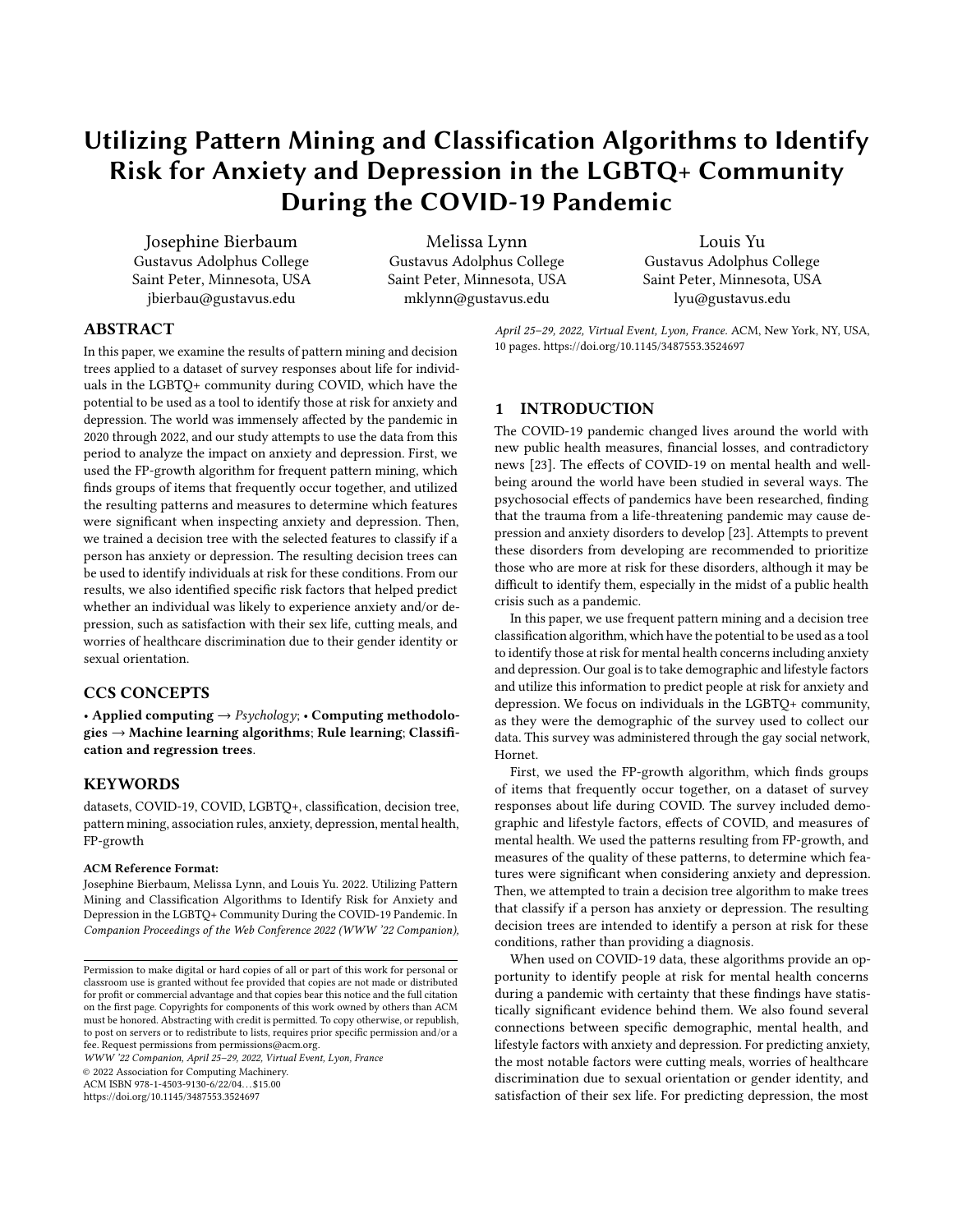people that they were talking to 12. Maintaining relationships instead of nding them during COVID-19 was di cult and stressful. People missed not being able to see their partners, di culty communicating, and a lack of external stimuli[12].

# 3.3 Hornet

Hornet is a gay social network with over 25 million users worldwide founded in 2011 by Christof Wittig, to inspire and empower gay men to create a global, connected community that moves society forward. It is the top gay dating app in several countries, including Brazil, France, Russia, Taiwan, and Turkey, and is rapidly gaining a week in the app and collectively sent 21 million messages a day using Hornet. Like many social media apps, the Hornet app contains a feed with a user's followed and nearby accounts and allows users to post short videos and messages.

# 4 RELATED WORKS

# 4.1 Pattern Mining

Several papers have been published on pattern mining algorithms and techniques [3][ 11][ 31]. Pattern mining was originally proposed in 1993 by Agrawal et all[. Since then, several pattern mining techniques have been developed, including Apriori and FPgrowth. Apriori is a downward closure property among frequent itemsets where each sub-itemset is frequent, observed by Agrawal and Srikant in 19942]. However, Apriori su ers from generating a large number of candidate sets and checks the candidates by repetitively scanning the database and checking with pattern matching. FP-growth, a method developed by Han et al, uses pattern fragment growth instead of candidate generation to mine all frequent itemsets [15].

# 4.2 Pattern Mining and Classication For Diseases

Pattern mining has been used to diagnose and identify risks for mental and physical disease 34 [7] 5]. Zhang, Long, and Ott developed a pattern mining strategy called AprioriGWAS, which used the Apriori algorithm and conditional permutations to control effects of singular variants when testing the e ects of gene variations [33]. Their pattern mining technique found 97% of the signi cant patterns found by exhaustive search and outperformed three classi- 5.1 pattern mining to discover patterns in activated brain areas to try to diagnose early Alzheimer's disease [Using image classi cation curacy and outperformed other recent computer-assisted methods an invitation to participate in a brief 58 question survey that infor diagnosing Alzheimer's disease.

Classi cation has also been used to diagnose and identify risks for diseases [17][ 10][ 20][ 24]. Salhi, Tari, and Kechadi used neural networks and support vector machines on heart health data to classify those with heart diseas  $2\frac{1}{2}$ . They had 93% accuracy in classifying between healthy and sick patients and found that neural networks performed best on their dataset. Koutsouleris et al used support vector machines to classify magnetic resonance images of healthy and at-risk mental state (ARMS) participants [ They

had approximately 81% accuracy classifying healthy and ARMS participants solely using structural neuroanatomical images.

# 4.3 Tools for Risk of Mental Illness During COVID

users in the United States. On average, users spend over 100 minutes similar assessments, and screened 22.8% of participants with anxi-There have been several screening tools developed for mental illness in response to COVID [ Chung et al. created the Stress and Anxiety to Viral Epidemics-9 (SAVE-9) scale to examine the e ects of COVID-19 on the stress and anxiety of healthcare workers with a two-factor structure for anxiety and work-related stress. They determined that their scale had similar reliability and validity of ety that did not have a high enough score for identifying anxiety with GAD-7, a common assessment for Generalized Anxiety Disorder. Lee developed the Coronavirus Anxiety Scale (CAS), which screens for possible anxiety, although the questionnaire focuses on anxiety and trauma-related reaction<sup>g</sup><sup>1</sup>. The questionnaire contained questions to assess social attitudes, psychological e ects, maladaptive coping, and functional impairment. Con rmatory factor analyses found that except for race, the scale measured anxiety similarly across di erent demographic groups, but was determined to still be valid for all groups.

# 4.4 Previous Work with the Dataset

The dataset that we used to train our models was previously used to investigate HIV treatments and care impacts of COVID-19 among gay men and and other men who have sex with men Santos et al found that gay men and MSM experienced consequences to their nances, mental health, and HIV testing and treatment. They concluded that the rates of anxiety and depression did not dier by HIV status, however, those who lost their jobs during the pandemic had higher rates of these mental health concerns. Of those who lost their jobs, 27.6% reported feeling depressed nearly every day in the prior two weeks, compared to 11.4% of those who did not lose their jobs. They recommended that better strategies to maintain health and well-being should be developed to address the unique needs of sub-populations of gay men and MSM, including immigrants, the uninsured, and racial and ethnic minorities.

# 5 EXPERIMENT SETUP

### The Data

cal genetic models for detecting genes. Chaves et al used association Our dataset was collected by a COVID-19 Disparities survey admindependent on the patterns they found, their model had 94.87% ac-Data was collected between April 16, 2020, and May 4, 2020, through istered by Hornet. Hornet wanted to understand how Coronavirus was impacting their users and conducted a survey using their app. cluded questions about their demographics, mental health, and the impacts of COVID-19 on their nancial, emotional, and physical wellbeing [26]. All 13031 participants were over 18 and provided informed consent, and due to the purpose of the app, a large majority of participants were male. 6814 (52.29%) participants had anxiety, 3797 (29.14%) did not have anxiety, and 2420 (18.57%) did not answer the question. In contrast, 4408 (33.83%) participants had depression, 6342 (48.67%) participants did not have depression, and 2281 (17.50%) participants did not answer the question.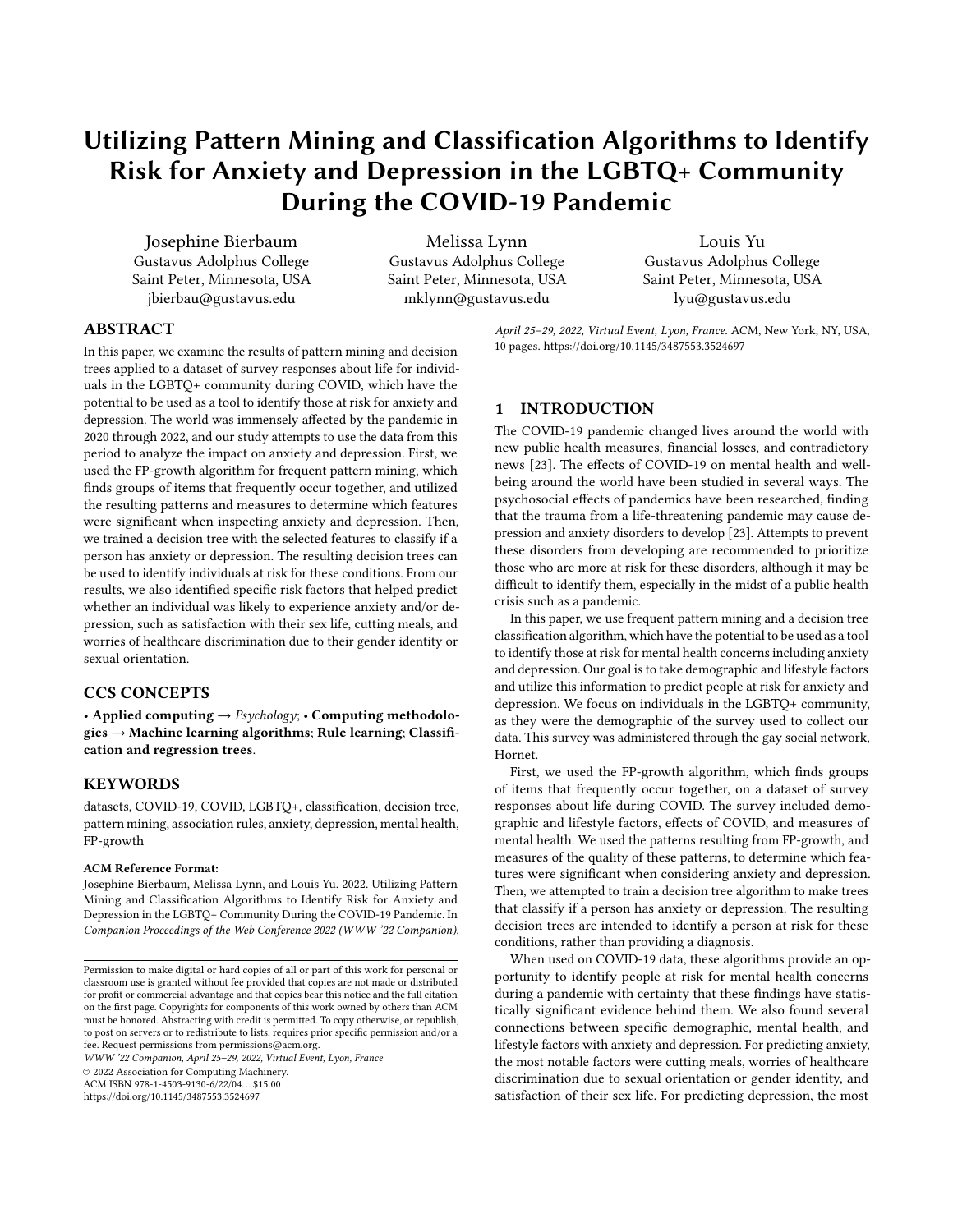To prepare and clean the data, we dropped repetitive and poorly framed questions (ex: Since the COVID-19 crisis began, have you been staying in?) to eliminate some noise. In order to prepare the data for frequent pattern mining, we bucketed values of variables to convert them to categorical variables with a small number of values. Data was bucketed to make continuous variables such as age into categories. Variables on a 5 point scale, such as on a scale of none, somewhat, moderately, very, and extremely were bucketed to 3 categories of low, medium and high. Questions with yes and no responses that had a measures of severity (slightly or extremely) were bucketed into either yes or no. Additionally, we converted each record to a list of its values. These values served as the items for frequent pattern mining. For example, for a frequent pattern with being physically safe and not cutting meals frequently occurring with no anxiety, being physically safe and not cutting meals are the items in that pattern.

To determine if someone had anxiety or depression, the PHQ-4 questionnaire was asked by the survet **[4]**. These questionnaire rates nervousness, worrying, hopelessness, and little interest in doing things on a scale from 0-3. These numbers are determined by how frequently these issues were experienced in the past 2 weeks, where 0 is not at all, 1 is several days, 2 is more than half of the days, and 3 is nearly every day for each problem. When adding scores together, a score greater than or equal to 3 for nervousness and worrying suggests anxiety, and a score greater than or equal to 3 for hopelessness and little interest in doing things suggests depression.

# 5.2 FP-growth and Decision Trees

We used the FP-growth algorithm from PySpark and the decision tree classier from Scikit-Learn. Due to a large amount of data and time to run FP-growth, we only generated frequent patterns with 8 or fewer items. We focused on results with anxiety and depression, so the decision tree classi er only used features contained in patterns with anxiety as a consequent for the anxiety model, and did the same with depression for our depression model.

# 6 RESULTS AND ANALYSIS

# 6.1 FP-growth

When training the FP-growth algorithm on our data, we experimented with changing the minimum support, minimum con dence, and the number of partitions, which determines the maximum number of antecedents in a pattern. We found that 3 or 4 antecedents were enough to yield most, if not all, signi cant association rules. We also found that after support gets very low (around .08), most patterns have several antecedents that were frequent in the data and hence have low lift, which indicated that the patterns are statistically insigni cant. For nding signi cant patterns in the data, we disregarded all patterns with a lift less than 1.2 and support less than .077, thresholds that were chosen experimentally.

6.1.1 AnxietyTable 1 shows some of the association rules mined with either anxiety or no anxiety as a consequent. These association rules indicate that the patterns from FP-growth align with what we would expect as possible conditions that would accompany an anxiety diagnosis. The lift is greater than 1 for every association rule,

| Antecedent                | Anxiety    | Conf | Lift | Sup  |
|---------------------------|------------|------|------|------|
| Lonely since COVID        | <b>Yes</b> | 0.37 | 1.88 | 0.13 |
| Low depressed             | <b>No</b>  | 0.88 | 1.69 | 0.33 |
| High happiness            | <b>No</b>  | 0.75 | 1.43 | 0.21 |
| Little suicidal ideation  | <b>No</b>  | 0.65 | 1.24 | 0.19 |
| Not lonely since COVID No |            | 0.75 | 1.43 | 0.16 |

Table 1: Anxiety Patterns Anticipated By Diagnosis

which shows that the variables occur together more frequently than they would if they were statistically independent. Therefore, we believe that the FP-Growth association rules may identify someone at risk of anxiety.

Table 2 contains a subset of association rules with anxiety as a consequent. The third and fourth antecedents are usually the same variables across all association rules, such as homosexuality being legal in their country of residence, drug use, and sex work. All association rules have a lift greater than 1, showing that the variables occur together more frequently than they would if they were statistically independent. Like in Table 1, association rules with anxiety tend to have a con dence around 30%, whereas association rules without anxiety have con dence around 70%.

Table 4 contains the association patterns with the most lift. These patterns are the most likely to occur together as opposed to statistically independent out of all of the anxiety association patterns. All of top lift patterns had Anxiety" as a consequent. The association pattern with the most lift shows that being gay and single have a strong relationship with anxiety. The con dence shows that 30% of people who were gay and single also had anxiety. The lift shows that someone having anxiety given that they are gay and single is 1.55x more likely than if it was statistically independent. The support shows that 8.17% of people in our dataset were gay, single, and anxious. Note that since this data was collected from a gay social apps used for purposes such as dating, and a majority of the people in our dataset had anxiety, this association pattern may be speci c to this dataset and may not generalize well to a larger population.

6.1.2 DepressioSimilar to Table 1, FP-growth identi ed association rules with depression as a consequent consistent with a depression diagnosis. High happiness and low anxiety, little interest, and worrying were all antecedents for low depression, whereas high worrying was an antecedent for high depression. This indicates that the patterns from FP-growth align with what we would expect as possible conditions that would accompany a depression diagnosis. Therefore, we believe that the association rules resulting from FP-growth may be useful for identifying someone at risk of depression.

Table 3 contains the association patterns with the most lift for depression. There were no association rules with depression as a consequent. To save space on the graph, Movement somewhat restricted" was shortened to Movement restricted". Similar to Table 2, the fourth and fth antecedents are usually the same variables across all association rules such as homosexuality being legal in their country of residence, sex work, and having access to masks. All association rules have a lift greater than 1, showing that the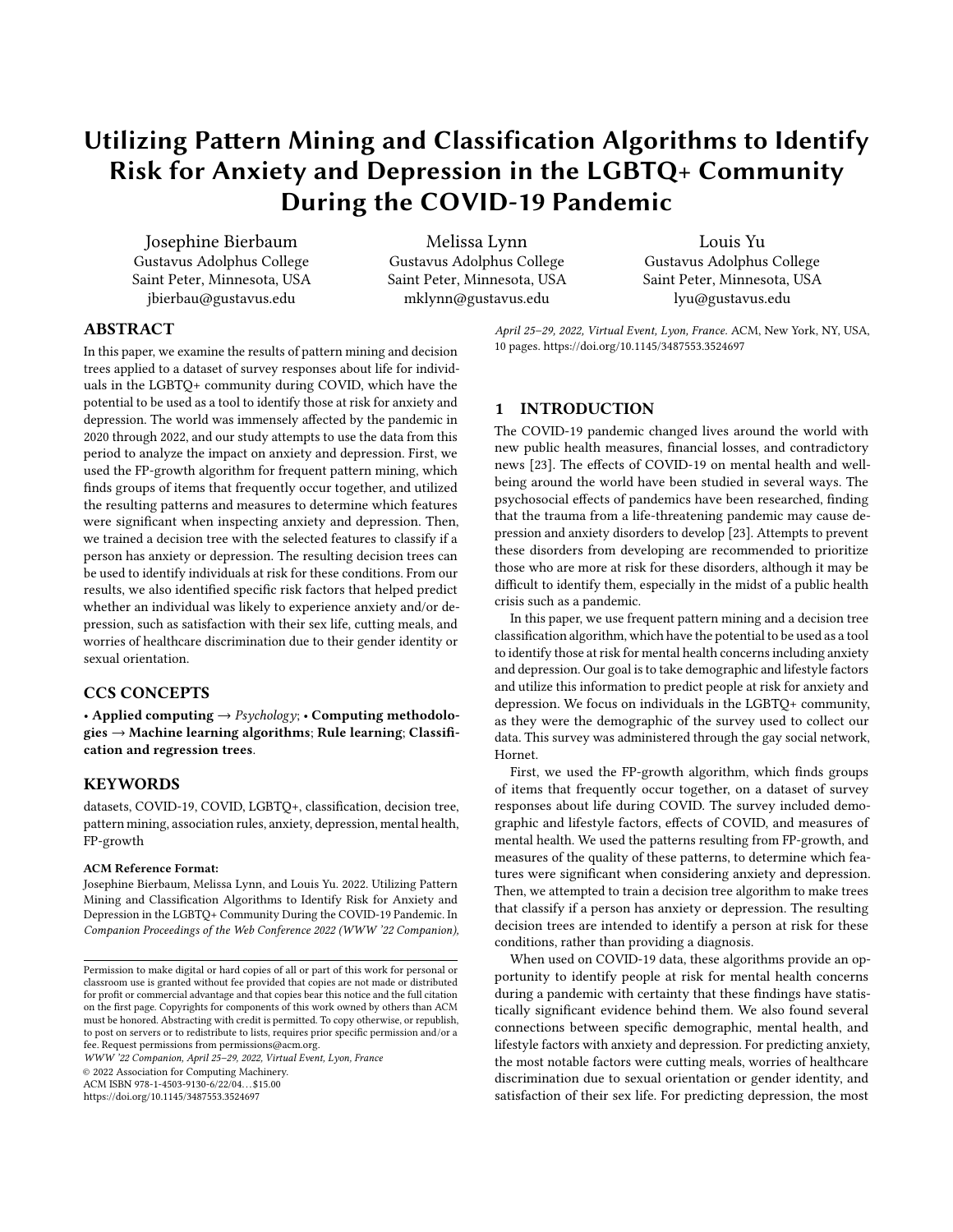variables occur together more frequently than they would if they were statistically independent. Association rules with no depression as a consequent tended to have con dence around 60-80%, and there were no association rules with depression as a consequent that met our thresholds.

Similar to Table 4, all of the top lift patterns had no depression as a consequent. The top lift association pattern shows that being emotionally safe, not losing health insurance, HIV negative, and homosexuality being legal in their country have a strong relationship with no depression. The con dence demonstrates that 82% of people who are emotionally safe, not losing health insurance, HIV negative, and homosexuality being legal in their country also did not have depression. The lift of this pattern shows that someone not having depression given that they are emotionally safe, not losing health insurance, HIV negative, and homosexuality being legal in their country is 2.2x more likely than if it was statistically independent. The support shows that 8.2% of people in our dataset being emotionally safe, not losing health insurance, HIV negative, and homosexuality being legal in their country, and are not depressed.

### 6.2 Decision Trees

A portion of the dataset had missing values for our target variables, and we dropped records with those missing values. We were able to use 72.8% of the data for predicting anxiety and 79.3% of the data <sub>con</sub> dence that the decisions chosen are statistically signi cant. for predicting depression. We chose to focus on decision trees since they could easily be used by a practitioner working with a patient to identify risk for anxiety or depression, and they are also highly interpretable for making policy decisions.

We trained our decision tree classi ers on 80% of the remaining data, holding out 20% for evaluation. We trained and generated trees on several di erent random splits, and the features at each node and the accuracy had minimal changes between each generation. The is unlikely to produce very high accuracy scores. Based on the optimal tree depth was determined using cross validation across 10 folds in a strati ed KFold, and picking the depth where testing accuracy maximizes, before the tree over-trained. The features for user language and country of residence were removed before training to help prevent the decision trees from over tting to the dataset.

6.2.1 Decision Trees with Anxiely begin with decision tree that attempts to classify survey participants as Anxious, or Not anxious . A graph of the decision tree depth against the training and testing accuracy is shown in Figure 1. We can see that the optimal depth is 3, which is the highest accuracy achieved before the depth of the tree increases and the training accuracy continues to increase while the testing accuracy remains relatively the same. Therefore, we trained our nal decision tree for anxiety to have a depth of 3.

Figure 3 shows the anxiety decision tree. Each node on the graph contains the likelihood of anxiety, amount of people with high and low anxiety during training, and the majority class at the node. This model had 68.68% accuracy. For reference, in the dataset, 35.78% of participants were Anxious", while 64.22% were Not Anxious". The precision was 64.65%, showing that out of all people that our model labeled with anxiety, 64.65% of people actually had it. 28.08%



the trade-o between precision and recall. The optimal tree had a small depth and may also be indicative of the limitations of the data. As stated earlier, some of the decisions were also present as consequents in the association patterns for anxiety, so we have

The model's accuracy of 68.72% shows signicant improvement over a naive classi er which classi es all people as Not Anxious, which would have an accuracy of 64.22%. The precision, recall, and F1 scores provide further evidence that the decision tree classi er is picking up on real patterns in the data. While an accuracy of 68.72% may not seem impressive out of context, it is a challenging problem to predict anxiety based on demographic and lifestyle factors, and comparison with a naive classier, as well as the precision, recall, and F1 scores, we believe this is a successful model.

Figure 2: Depression Depth and Accuracy Graph

recall demonstrates that out of everyone with anxiety, our model 6.2.2 Decision Trees with Depressrogure 2 shows a graph of identi ed 28.08% accurately. The F1 score was .3916 and captureshe decision tree depth against the training and testing accuracy.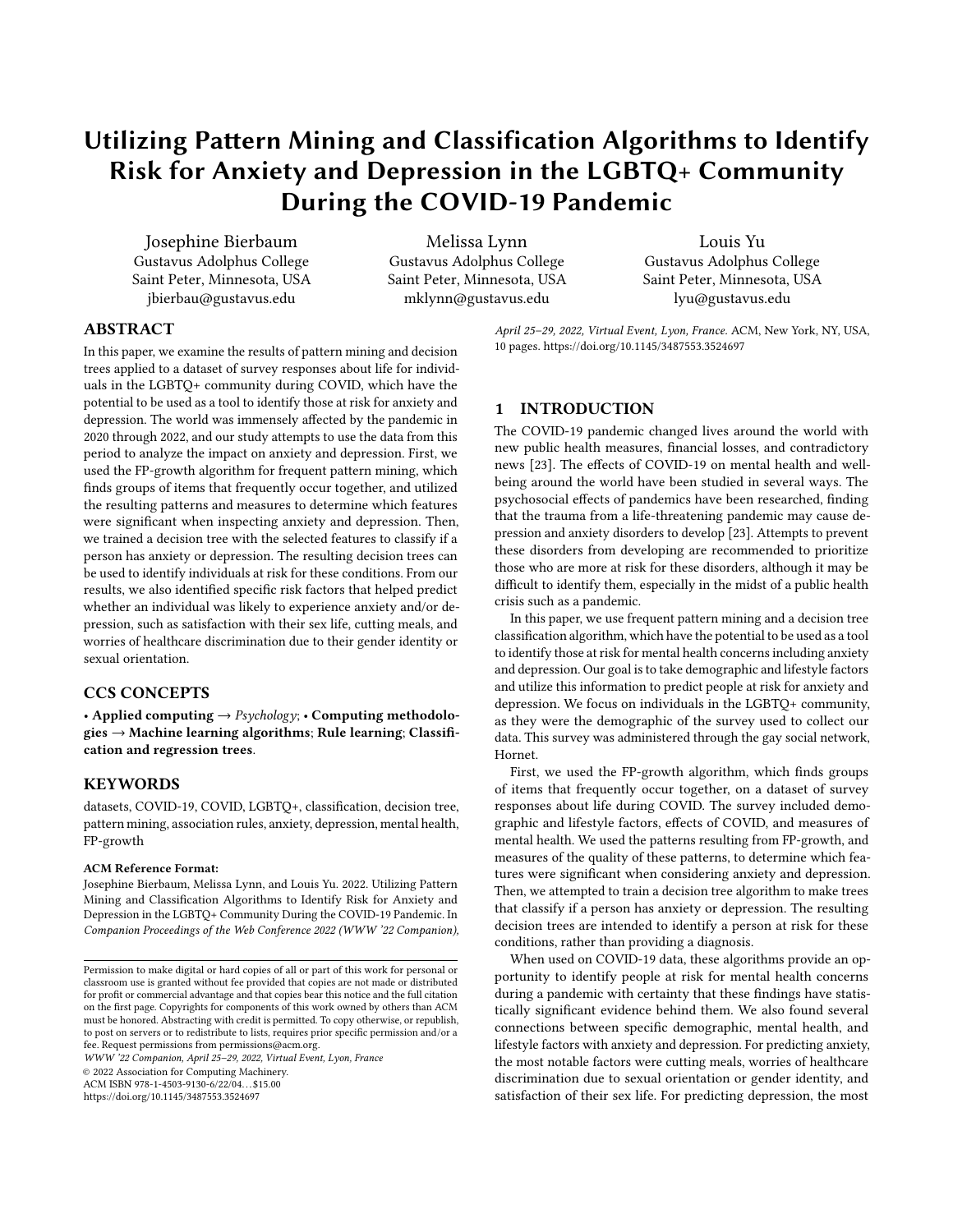We can see that the optimal depth is 4, which is the highest accuracy achieved before training accuracy continues to increase and testing accuracy decreases as the depth of the tree increases. Therefore, we  $_{[6]}$ trained our nal decision tree for depression to have a depth of 4.

We next consider the decision tree generated to classify participants as Depressed or Not Depressed. Figure 4 displays this tree. This classi er had an accuracy of 67.53%. In the dataset, 41% of participants were Depressed, while 59% were Not Depressed. 66.55% precision shows that out of all people that our model labeled with depression, 66.55% of people actually had it. The recall was [9] 42.49% demonstrates that out of everyone with depression, our model identi ed 42.49% accurately. The F1 score was .5186 and captures the trade-o between precision and recall. However, like the anxiety model, most of the decisions were present in the association rules for depression, so we have con dence that these decisions are [11] statistically signi cant.

The model predicting depression has an accuracy of 68%, while a naive classi er classifying all people as Not Depressed would [12] have an accuracy of 59%. The precision, recall, and F1 scores also  $q_{13}$ indicate that the decision tree classi er is identifying real patterns in the data. Similar to the model predicting anxiety, we believe this is a successful model, given the diculty of predicting depression from demographic and lifestyle factors.

# 7 CONCLUSION, DISCUSSION, AND FUTURE WORK

Our ndings can help to identify the risk of mental health concerns for individuals in the LGBTQ+ community. Our results could be used for making a simple and interpretable tool that practitioners could use to identify those at increased risk and intervene before anxiety or depression arises. Additionally, these results may provide insight to help policymakers in public health on issues concerning the mental health of individuals in the LGBTQ+ community.

While the association rules mined elucidate useful patterns in their own right, we also tried to use the results of frequent pattern mining for feature selection for our decision trees, by selecting features that appeared in signi cant patterns. However, for this dataset, it did not have a signi cant e ect on the results of our decision trees. This could be an avenue for future exploration on other datasets.

# 8 ACKNOWLEDGEMENTS

We would like to thank Sean Howell for bringing this dataset to our attention and providing us with access to the data.

This work was partially supported by the Je Roso Student-Faculty Research Fund of Gustavus Adolphus College.

# **REFERENCES**

- [1] R. Agrawal, T. Imieli«ski, and A. Swami. Mining association rules between sets of items in large database SIGMOD Rec22(2):207 216, June 1993.
- [2] R. Agrawal, R. Srikant, et al. Fast algorithms for mining association rule. P.to. 20th int. conf. very large data bases, VLMB ume 1215, pages 487 499, 1994.
- [3] O. Ahmed, R. A. Faisal, T. Sharker, S. A. Lee, and M. C. Jobe. Adaptation of the bangla version of the covid-19 anxiety scalenternational Journal of Mental Health and AddictionJun 2020.
- [4] A. Atalan. Is the lockdown important to prevent the covid-19 pandemic? e ects on psychology, environment and economy-perspectionals of Medicine and Surgery 56:38 42, 2020.
- [5] C. H. Bang, J. W. Yoon, H. J. Lee, J. Y. Lee, Y. M. Park, S. J. Lee, and J. H. Lee. Evaluation of relationships between onychomycosis and vascular diseases using sequential pattern miningScienti c Reports8(1):17840, Dec 2018.
- R. Chaves, J. M. Górriz, J. Ramírez, I. A. Illán, D. Salas-Gonzalez, and M. Gómez-Río. E cient mining of association rules for the early diagnosis of alzheinser diseasePhysics in Medicine and Biolog 6 (18):6047 6063, aug 2011.
- C. Y. Chin, M. Y. Weng, T. C. Lin, S. Y. Cheng, Y. H. K. Yang, and V. S. Tseng. Mining disease risk patterns from nationwide clinical databases for the assessment of early rheumatoid arthritis risk.PLOS ONE10(4):1 20, 04 2015.
- O. B. Chisom. E ects of modern dating applications on healthy o ine intimate relationships during the covid-19 pandemic: A review of the tinder dating application. Advances in Journalism and Communication (01):12 38, 2021.
- M. Chung, Seockhoon, H. J. Kim, M. H. Ahn, S. Yeo, J. Lee, K. Kim, S. Kang, S. Suh, and Y. W. Shin. Development of the stress and anxiety to viral epidemics-9 (save-9) scale for assessing work-related stress and anxiety in healthcare workers in response to covid-19, Jun 2020.
- [10] J. F. Dipnall, J. A. Pasco, M. Berk, L. J. Williams, S. Dodd, F. N. Jacka, and D. Meyer. Fusing data mining, machine learning and traditional statistics to detect biomarkers associated with depressioRLOS ONE 1(2):1 23, 02 2016.
- F. Giannotti, M. Nanni, F. Pinelli, and D. Pedreschi. Trajectory pattern mining. In Proceedings of the 13th ACM SIGKDD International Conference on Knowledge Discovery and Data Mining DD '07, page 330 339. Association for Computing Machinery, 2007.
- A. Goldstein and S. Flicker. some things just won't go bac&irlhood Studies 13(3):6478, 2020.
- J. Han, H. Cheng, D. Xin, and X. Yan. Frequent pattern mining: Current status and future directions.Data Mining and Knowledge Discover $\mathfrak{g}(1)$ :55 86, Aug 2007.
- [14] J. Han, J. Pei, and Y. Yin. Mining frequent patterns without candidate generation. SIGMOD Rec29(2):1 12, May 2000.
- [15] J. Han, J. Pei, Y. Yin, and R. Mao. Mining frequent patterns without candidate generation: A frequent-pattern tree approachData Mining and Knowledge  $Discovery8(1):5387, Jan 2004.$
- [16] D. Koh. COVID-19 lockdowns throughout the worldDccupational Medicine 70(5):322322, 05 2020.
- [17] N. Koutsouleris, C. Davatzikos, R. Bottlender, K. Patschurek-Kliche, J. Scheuerecker, P. Decker, C. Gaser, H.-J. Möller, and E. M. Meisenzahl. Early Recognition and Disease Prediction in the At-Risk Mental States for Psychosis Using Neurocognitive Pattern Classi catiochizophrenia Bulletin 38(6):12001215, 05 2011.
- [18] N. Koutsouleris, E. M. Meisenzahl, C. Davatzikos, R. Bottlender, T. Frodl, J. Scheuerecker, G. Schmitt, T. Zetzsche, P. Decker, M. Reiser, H.-J. Möller, and C. Gaser. Use of Neuroanatomical Pattern Classication to Identify Subjects in At-Risk Mental States of Psychosis and Predict Disease Transinathives of General Psychiatry66(7):700 712, 07 2009.
- [19] K. Kroenke, R. L. Spitzer, J. B. Williams, and B. Löwe. An ultra-brief screening scale for anxiety and depression: the phq Pasychosomatics 0(6):613 621, 2009.
- [20] C. B. C. Latha and S. C. Jeeva. Improving the accuracy of prediction of heart disease risk based on ensemble classi cation techniquesrmatics in Medicine Unlocked16:100203, 2019.
- [21] S. A. Lee. Coronavirus anxiety scale: A brief mental health screener for covid-19 related anxiety.Death Studies44(7):393 401, 2020.
- [22] H. Lu, P. Nie, and L. Qian. Do quarantine experiences and attitudes towards covid-19 aect the distribution of mental health in china? a quantile regression analysis.Applied Research in Quality of Life in 2020.
- [23] B. Pfe erbaum and C. S. North. Mental health and the covid-19 pandemies England Journal of Medicin<sup>883</sup>(6):510 512, 2020.
- [24] S. Radhimeenakshi. Classi cation and prediction of heart disease risk using data mining techniques of support vector machine and articial neural network. In 2016 3rd International Conference on Computing for Sustainable Global Development (INDIACom)pages 3107 3111, 2016.
- [25] D. E. Salhi, A. Tari, and M.-T. Kechadising Machine Learning for Heart Disease Predictionpages 70 81. 02 2021.
- [26] G.-M. Santos, B. Ackerman, A. Rao, S. Wallach, G. Ayala, E. Lamontage, A. Garner, I. W. Holloway, S. Arreola, V. Silenzio, S. Strömdahl, L. Yu, C. Strong, T. Adamson, A. Yakusik, T. T. Doan, P. Huang, D. Cerasuolo, A. Bishop, T. Noori, A. Pharris, M. Aung, M. Dara, S. Y. Chung, M. Hanley, S. Baral, C. Beyrer, and S. Howell. Economic, mental health, hiv prevention and hiv treatment impacts of covid-19 and the covid-19 response on a global sample of cisgender gay men and other men who have sex with menAIDS and behavio 25(2):311 321, Feb 2021. PMC7352092[pmcid].
- [27] T. W. Strine, A. H. Mokdad, L. S. Balluz, O. Gonzalez, R. Crider, J. T. Berry, and K. Kroenke. Depression and anxiety in the united states: Findings from the 2006 behavioral risk factor surveillance syster Psychiatric Services 9(12):1383 1390, 2008.
- [28] F. Tang, J. Liang, H. Zhang, M. M. Kelifa, Q. He, and P. Wang. Covid-19 related depression and anxiety among quarantined respondents chology & Health 36(2):164178, 2021.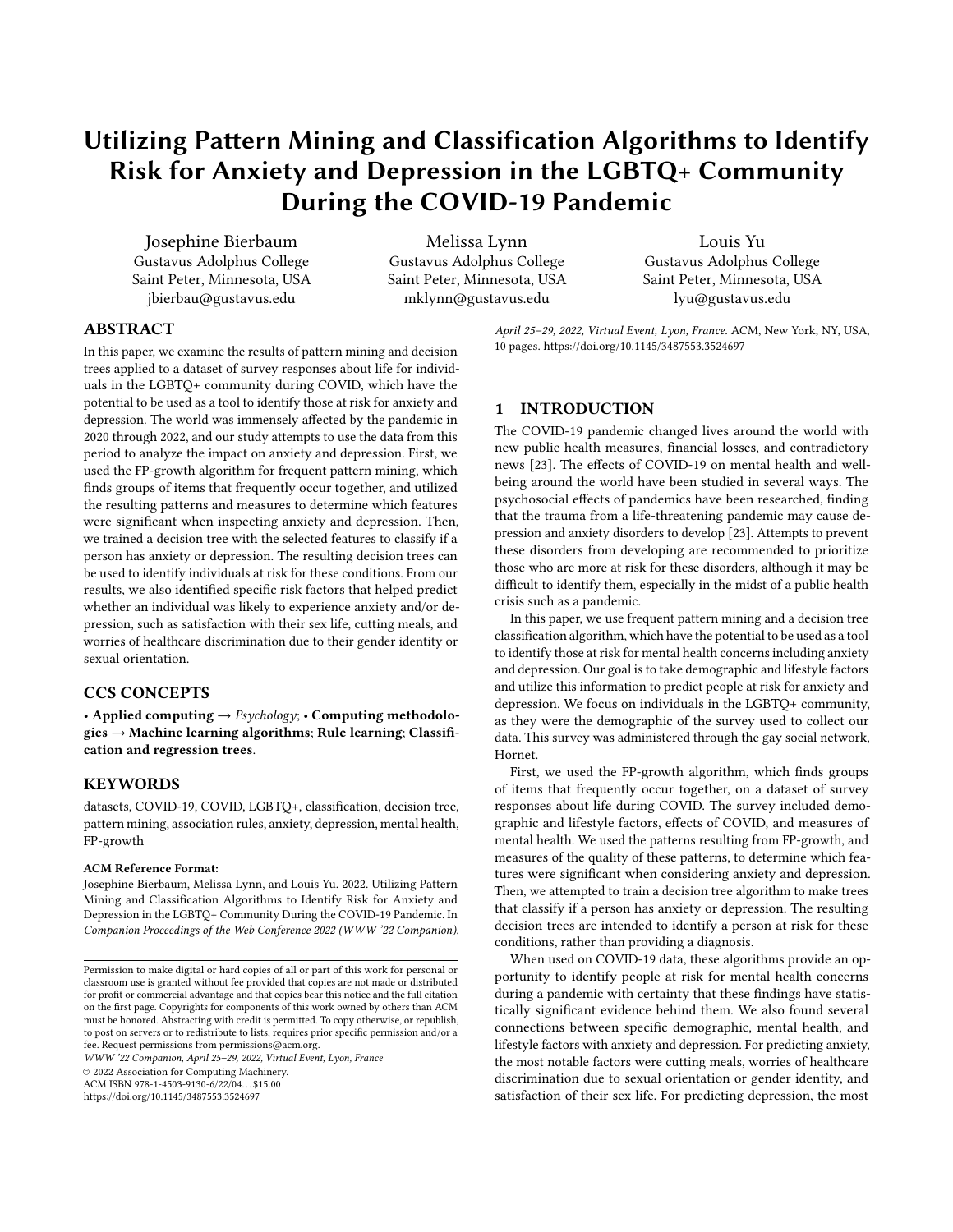- [29] E. Umucu and B. Lee. Examining the impact of covid-19 on stress and coping<br>strategies in individuals with disabilities and chronic conditions.<br>Psychology, 65(3):193 198, 2020.
- [30] T. P. Velavan and C. G. Meyer. The covid-19 epidenliimpical medicine &<br>international health : TM & II-25(3):278 280, Mar 2020.
- [31] X. Yan and J. Han. gspan: graph-based substructure pattern mining000 IEEE
- International Conference on Data Mining, 2002. Proceedingss 721 724, 2002.<br>[32] H. Yoo, S. Han, and K. Chung. A frequency pattern mining model based on deep neural network for real-time classi cation of heart conditions lealthcare8(3),
- 2020. [33] Q. Zhang, Q. Long, and J. Ott. Apriorigwas, a new pattern mining strategy for detecting genetic variants associated with disease through interaction e ects.<br>PLOS Computational Biology0(6):1 14, 06 2014.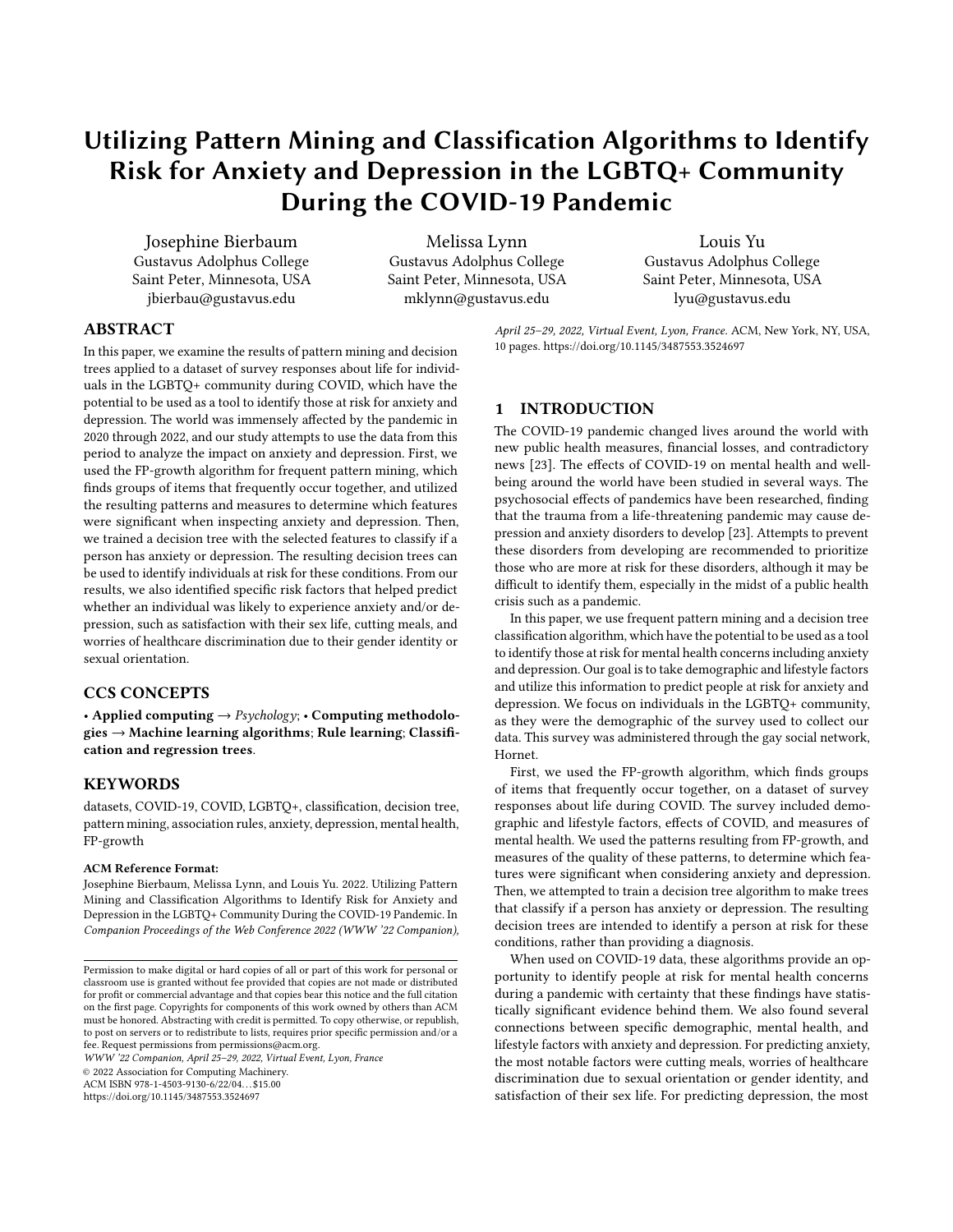# WWW '22 Companion, April 25 29, 2022, Virtual Event, Lyon, France Josephine Bierbaum, Melissa Lynn, and Louis Yu

| Antecedent 1                         | Antecedent 2                 | Antecedent 3         | Antecedent 4        | Anxiety         | Conf   | Lift   | Support |
|--------------------------------------|------------------------------|----------------------|---------------------|-----------------|--------|--------|---------|
| Need bene ts                         | Universal healthcare         | No drug use          |                     | Yes             | 0.3688 | 1.8974 | 0.0915  |
| Need bene ts                         | Citizen                      | No drug use          |                     | Yes             | 0.3384 | 1.7408 | 0.0787  |
| Movement somewhat restricted         | Universal healthcare         | No drug use          |                     | <b>Yes</b>      | 0.3124 | 1.6071 | 0.1038  |
| Movement somewhat restricted         | No sex work                  | Universal healthcare | No drug use         | Yes             | 0.2967 | 1.5263 | 0.0833  |
| Citizen                              |                              |                      |                     | <b>Yes</b>      | 0.2901 | 1.4923 | 0.1372  |
| Universal healthcare                 | Homosexuality legal          |                      |                     | Yes             | 0.2609 | 1.3421 | 0.1238  |
| Has mask access                      | Universal healthcare         | No drug use          | Homosexuality legal | <b>Yes</b>      | 0.2788 | 1.4344 | 0.0985  |
| Texting                              | Citizen                      | No drug use          | Homosexuality legal | Yes             | 0.2849 | 1.4656 | 0.0863  |
| Lower middle                         |                              |                      |                     | Yes             | 0.3356 | 1.7267 | 0.0856  |
| Single                               |                              |                      |                     | Yes             | 0.3153 | 1.6221 | 0.1329  |
| Use apps to hook up                  | Universal healthcare         | No drug use          | Homosexuality legal | <b>Yes</b>      | 0.2939 | 1.5118 | 0.0819  |
| Emotionally safe                     | Not lose health insurance    | <b>HIV</b> negative  | Homosexuality legal | N <sub>o</sub>  | 0.8369 | 1.6005 | 0.0835  |
| Has health insurance                 | Not lose health insurance    | Has mask access      | No sex work         | N <sub>o</sub>  | 0.7087 | 1.3552 | 0.098   |
| Believes can make positive di erence | Gav                          | Has mask access      |                     | No              | 0.6389 | 1.2219 | 0.0925  |
| Parents are native                   | Movement somewhat restricted | <b>Trust WHO</b>     | Homosexuality legal | $\overline{No}$ | 0.6642 | 1.2702 | 0.1371  |
| Video calls                          | Movement somewhat restricted | <b>Yes</b>           | No sex work         | N <sub>o</sub>  | 0.6924 | 1.3241 | 0.1137  |
| Citizen                              | Not cutting meals            | No sex work          |                     | <b>No</b>       | 0.7119 | 1.3614 | 0.2162  |
| Video calls                          | Gav                          | Use apps to hook up  | <b>Yes</b>          | No              | 0.6779 | 1.2963 | 0.0806  |
| Able to make ends meet               | Has sources of hope          | No drug use          | Homosexuality legal | No              | 0.7989 | 1.5278 | 0.1009  |
| Has health insurance                 | Low depressed                | Parents are native   | No sex work         | N <sub>o</sub>  | 0.8989 | 1.7191 | 0.1038  |

Table 2: Anxiety Association Rules

| Antecedent 1                 | Antecedent 2              | Antecedent 3        | Antecedent 4         | Antecedent 5         | Dep | Conf   | Lift   |         |
|------------------------------|---------------------------|---------------------|----------------------|----------------------|-----|--------|--------|---------|
|                              |                           |                     |                      |                      |     |        |        | Support |
| Emotionally safe             | Not lose health insurance | HIV negative        | Homosexuality legal  |                      | No  | 0.8185 | 2.2132 | 0.0817  |
| Not lose health insurance    | Video calls               | Movement restricted | No sex work          | No drug use          | No  | 0.7087 | 1.9163 | 0.0842  |
| Not lose health insurance    | Parents are native        | Movement restricted | Citizen              | Homosexuality legal  | No  | 0.6816 | 1.8431 | 0.1005  |
| Has health insurance         | Not lose health insurance | Has mask access     | No sex work          |                      | No  | 0.6926 | 1.8728 | 0.0958  |
| Believes can make di erencel | Gav                       | Has mask access     |                      |                      | No  | 0.6151 | 1.6632 | 0.089   |
| Has health insurance         | Able to live happy life   | Has sources of hope | Gav                  | Has mask access      | No  | 0.7854 | 2.1238 | 0.0792  |
| Video calls                  | Gav                       | Citizen             | Not cutting meals    | <b>Trust WHO</b>     | No  | 0.6798 | 1.8382 | 0.0847  |
| Parents are native           | Movement restricted       | Trust WHO           | Homosexuality legal  |                      | No  | 0.6274 | 1.6965 | 0.1295  |
| Has health insurance         | Able to live happy life   | Gav                 | No sex work          | Universal healthcare | No  | 0.7558 | 2.0438 | 0.0796  |
| Video calls                  | Movement restricted       | Yes                 | No sex work          |                      | No  | 0.6526 | 1.7648 | 0.1071  |
| Citizen                      | Not cutting meals         | No sex work         |                      |                      | No  | 0.6735 | 1.8212 | 0.2045  |
| Video calls                  | Gav                       | Not cutting meals   | Has mask access      | No sex work          | No  | 0.7063 | 1.9098 | 0.088   |
| Gay                          | Parents are native        | Citizen             | No sex work          | <b>Trust WHO</b>     | No  | 0.6388 | 1.7273 | 0.1054  |
| Video calls                  | Texting                   | Gay                 | <b>Yes</b>           | Not cutting meals    | No  | 0.7124 | 1.9265 | 0.0797  |
| Not lose health insurance    | Video calls               | Gav                 | Not cutting meals    | Has mask access      | No  | 0.7407 | 2.003  | 0.0857  |
| Not lose health insurance    | Use apps to hook up       | Has mask access     | Universal healthcare | Homosexuality legal  | No  | 0.6623 | 1.7909 | 0.1008  |
| Has health insurance         | Has sources of hope       | Citizen             | Yes                  | Homosexuality legal  | No  | 0.7434 | 2.0102 | 0.0907  |
| Video calls                  | Textina                   | Gav                 | Citizen              | Not cutting meals    | No  | 0.6804 | 1.8398 | 0.0951  |
| Healthcare discrimination    | Gav                       | Citizen             | Universal healthcare | No drug use          | No  | 0.7286 | 1.9702 | 0.0999  |
| Not lose health insurance    | Citizen                   | Not cutting meals   | No sex work          | Universal healthcare | No  | 0.7017 | 1.8975 | 0.0917  |

Table 3: Top Lift Depression Association Rules

| Antecedent 1                 | Antecedent 2         | Antecedent 3         | Antecedent 4        | Antecedent 5        | Anxiety    | Conf   | Lift   | Support |
|------------------------------|----------------------|----------------------|---------------------|---------------------|------------|--------|--------|---------|
| Gay                          | Single               |                      |                     |                     | Yes        | 0.3011 | .5489  | 0.0817  |
| Single                       | Has mask access      | Homosexuality legal  |                     |                     | Yes        | 0.2856 | 1.4693 | 0.0845  |
| Universal healthcare         | <b>Trust WHO</b>     | Homosexuality legal  |                     |                     | <b>Yes</b> | 0.2985 | .5356  | 0.0927  |
| Not cutting meals            | <b>Trust WHO</b>     | No drug use          |                     |                     | Yes        | 0.2472 | 1.2719 | 0.0842  |
| Outdoor Space                | No sex work          | Universal healthcare | No drug use         |                     | <b>Yes</b> | 0.27   | .3889  | 0.0866  |
| Movement somewhat restricted | <b>Trust WHO</b>     | No drug use          |                     |                     | Yes        | 0.3097 | 1.593  | 0.0977  |
| <b>Trust WHO</b>             | Homosexuality legal  |                      |                     |                     | <b>Yes</b> | 0.289  | 1.4868 | 0.1126  |
| Outdoor Space                | Universal healthcare | Homosexuality legal  |                     |                     | Yes        | 0.2686 | 1.382  | 0.0871  |
| Textina                      | No sex work          | No drug use          | Homosexuality legal |                     | Yes        | 0.2718 | 1.398  | 0.0781  |
| Single                       | Has mask access      | No drug use          |                     |                     | Yes        | 0.2985 | 1.5354 | 0.0873  |
| Has mask access              | No sex work          | No drug use          |                     |                     | <b>Yes</b> | 0.2649 | .3627  | 0.0994  |
| Gay                          | Has mask access      | No drug use          |                     |                     | Yes        | 0.2773 | 1.4266 | 0.0929  |
| Citizen                      | HIV negative         | No drug use          | Homosexuality legal |                     | <b>Yes</b> | 0.2727 | 1.4028 | 0.0819  |
| Video calls                  | Universal healthcare | No drug use          |                     |                     | Yes        | 0.2997 | .5416  | 0.0888  |
| No drug use                  | Homosexuality legal  |                      |                     |                     | <b>Yes</b> | 0.2806 | 1.4433 | 0.1414  |
| Parents are native           | Use apps to hook up  |                      |                     |                     | Yes        | 0.2828 | 1.4547 | 0.0788  |
| Has mask access              | No sex work          | Universal healthcare | No drug use         | Homosexuality legal | <b>Yes</b> | 0.2654 | .3654  | 0.0783  |
| <b>Outdoor Space</b>         | No sex work          | Homosexuality legal  |                     |                     | Yes        | 0.2461 | .2662  | 0.0791  |
| Textina                      | Citizen              | Homosexuality legal  |                     |                     | Yes        | 0.2873 | 1.478  | 0.0899  |
| Movement somewhat restricted | <b>Trust WHO</b>     |                      |                     |                     | Yes        | 0.3089 | .5891  | 0.1015  |

Table 4: Top Lift Anxiety Association Rules